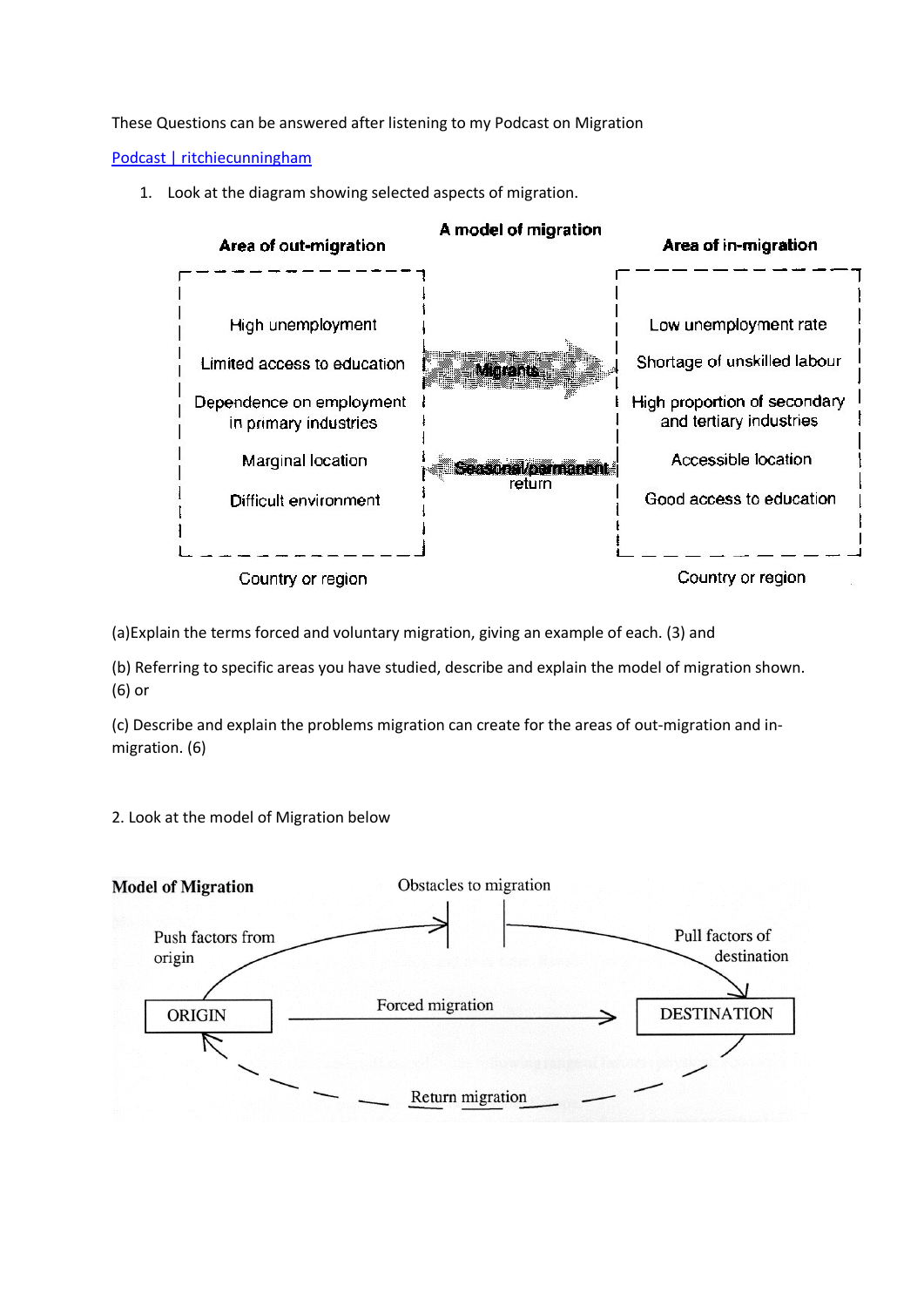(a) Explain any two of the following types of population migration. You may refer to the model above and illustrate your answer with examples you have studied.  $(9)$  -

Rural-urban migration – Counter-urbanisation - International migration - Inter-urban migration

3. Discuss the problems arising from immigration and emigration. You may illustrate your answer with examples you have studied. (9)

4.

(a) Describe the push and pull factors involved in migration for a named area you have studied. (5)

(b) With reference to a country you have studied. Explain how social and/or political factors have influenced the rate of population growth (4)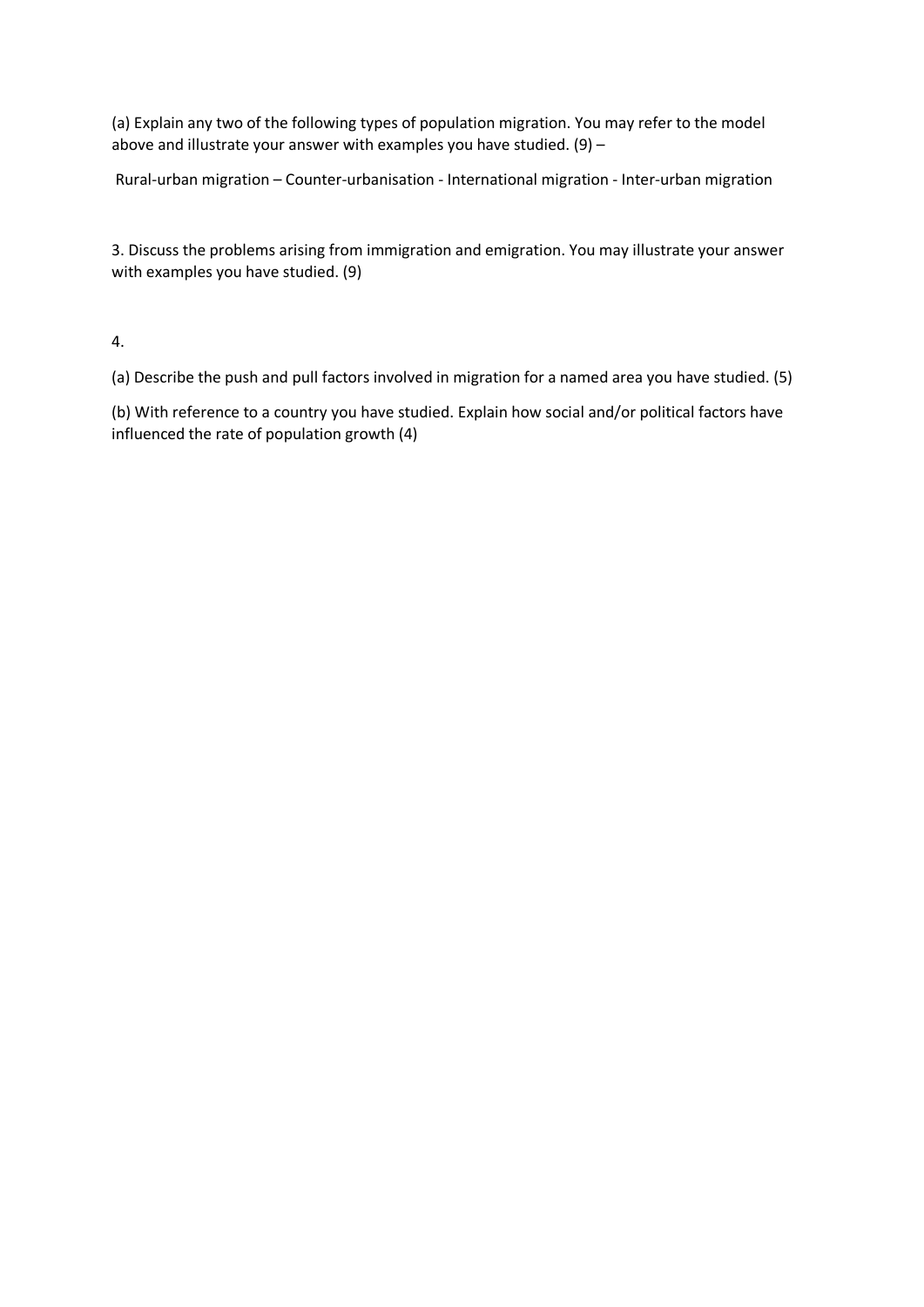## **Marking Instructions**

One mark for each explanation and an example of each required for the third mark

1

(a) Forced migration is when migrants are "pushed" out of their homes  $\checkmark$ and they would have preferred to stay if conditions had been better. Forced Migrants include refugees  $\checkmark$ , asylum seekers and displaced persons.

Voluntary Migrants make a choice to migrate.  $\checkmark$  Although there my be push factors involved the attraction of the destination is a major factor in the decision. People moving for better jobs/income  $\checkmark$  and rural/urban migration.  $\checkmark$ 

(b)

This Example Poland to UK post 1990 – similar for other examples

Push factors

Not enough jobs with very few opportunities the unemployment rate in Poland was around 14%.  $\checkmark$ 

Low paying jobs resulting in a low standard of living for example poor quality housing.  $\checkmark$ 

State benefits are very low compared to the UK and also the healthcare in UK is free at the point of delivery.  $\checkmark$ 

Due to increased mechanisation/privatisation of farms rural unemployment has risen.

Pull Factors

Due to Poland joining the European Union, this allowed people to move freely with unlimited migration.  $\checkmark$ 

The exchange rate meant that the sterling conversion into zloty was favourable and meant that people could send money back to family members in Poland.

There were plenty of available jobs in parts of the economy such as in construction and trades such as plumbers and electricians.

(c)

For Poland to UK Voluntary Migration

Impacts on donor country

Fewer people means less pressure on limited resources like good quality housing and healthcare allowing living standards to improve.  $\checkmark$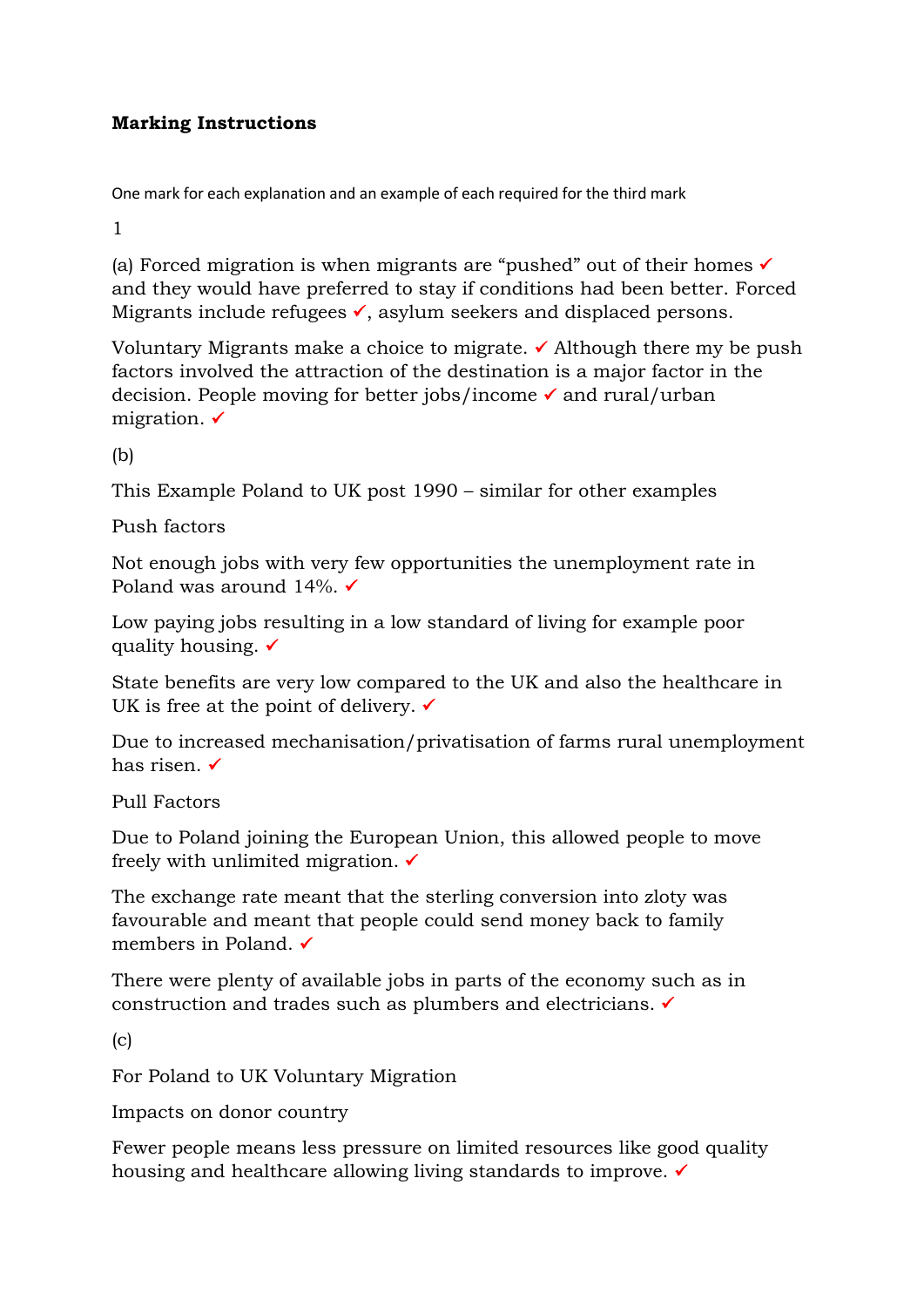This will also help reduce the unemployment rates for the country and migrants return with new skills.  $\checkmark$ 

Birth rate is lowered as male migrants are away so there will be a decline in the population further reducing strain on resources.  $\checkmark$ 

Migrants often send money home to their families meaning people have more money in Poland helping to improve standard of living. <del>✓</del>

The most educated and healthy leave which could hinder development and it tend to be older population that stay behind.  $\checkmark$ 

Impacts on receiving country

The government receives tax from migrant workers who are doing jobs that British people will not do due to low wages and unsociable hours, including fish processing, farm work and cleaning.  $\checkmark$ 

Generally, migrants are perceived as hard workers and many are highly skilled and/or graduates so brought sought after skills during the UK construction boom.

The language barrier and cultural differences can lead to racial tension with ethnic groups tending not to integrate which can add to the tension.

May lead to the development of over-crowded, multi occupancy accommodation due to the pressures on housing in certain areas.

The education system may become strained due to the number of children for whom English is not their first language.  $\checkmark$ 

Due to the number of migrants entering UK this can lead to increased unemployment rates as a knock-on of the economic downturn. ✓

Positives for a multicultural society would include Polish shops or aisles in supermarkets.

## **2** two types of migration – marking scheme given for first two

**(a) Rural-urban migration**. The most characteristic movement of people within their own country has been from rural to urban areas.  $\checkmark$ The migrants move from areas of perceived deprivation to areas of perceived promise.

During the Industrial Revolution in Europe, migration from country to town changed the character of society,  $\checkmark$  and Europe's urban population now accounts for 75% of the total  $\checkmark$  (in the UK 91% of the population lives in urban areas).

In developing countries migration to large cities has long been, feature and in some countries,  $\checkmark$  this migration causes acute problems (such as large numbers of homeless people).  $\checkmark$  The migration from rural to urban areas is not always direct and it is common for migrants to